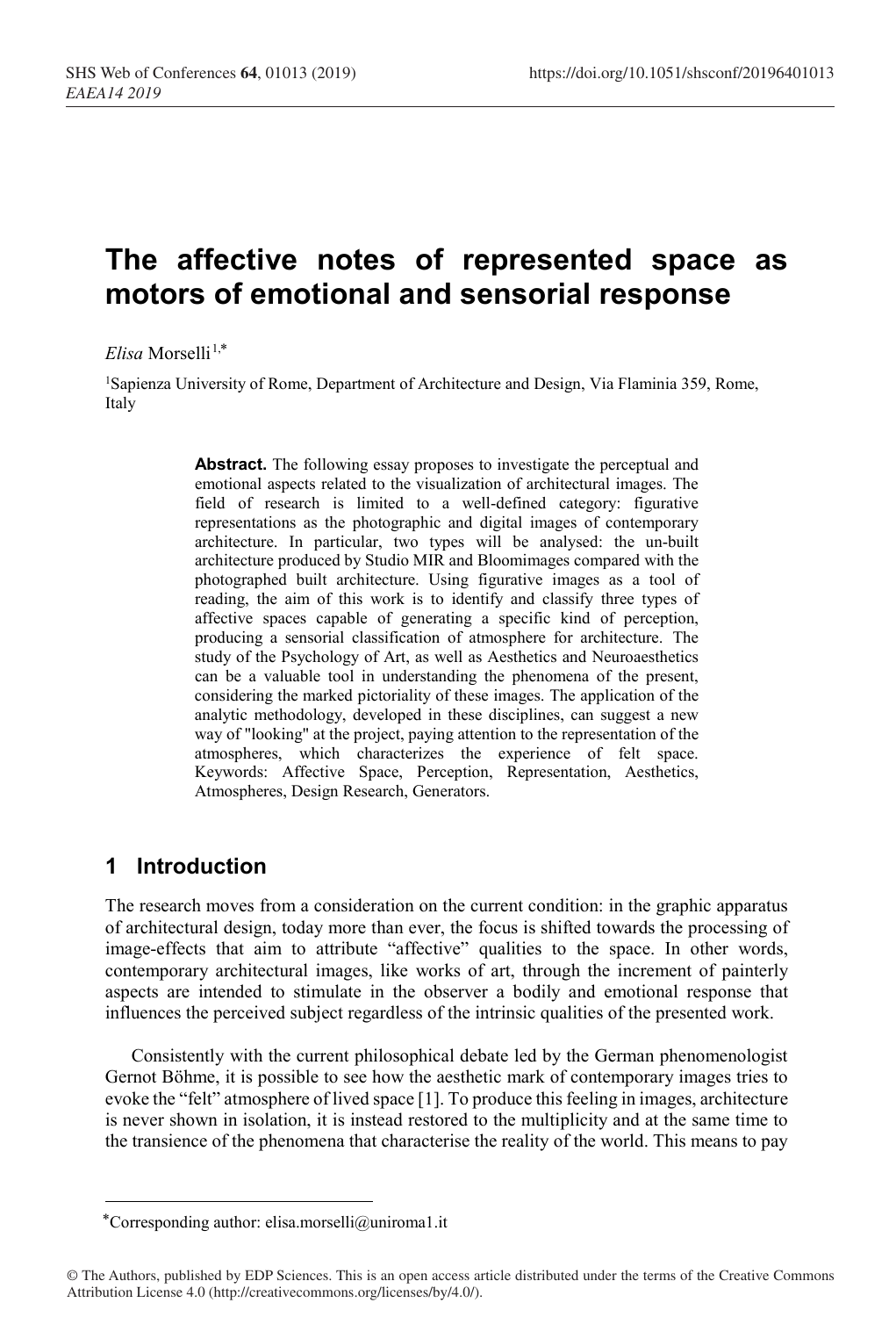attention to the flow of time, changing seasons and meteorological conditions, as well as the presence of people and objects that animate the scene.

In the last ten years, the need to excite the viewer emotionally and sensorially has led figurative representations towards a morphing from clear to indeterminate. The goal to pursue is no longer to depict architecture cleanly, making every detail readable. Both photographers and renderers are moving away from photorealistic references: through an overlap of filters they "dirty" the image, restoring the perception of lived space. In succession, I will describe three categories of affective space, focusing on the emotional and sensorial perception of the atmosphere presented.

#### **2 The representation of Clear Space**

To better understand the issue, let us start by analysing the first category with two images showing different architectural solutions (a staircase and a ramp) for exhibition spaces.

Both these architectural elements, if we limit ourselves to providing a purely technical description, can be described as "transit space" designed to overcome a difference in height. From an architectural point of view these elements could be realized with infinite solutions: the only permanent feature is given by the bodily sensation that can be experienced in this "space of movement". The vertical shift, obtained by means of ascent and descent, qualifies this element in every project, regardless of the type or intended use. By observing the two images of different projects by different authors, it is evident how this motion is central to both representations and how it is generated by means of different devices that can be compared to each other.





**Fig. 2.** Photo by Iwan Baan (2009), Zaha Hadid Architects, Maxxi Museum, Rome (© Iwan Baan)

The first expedient is identifiable in the perspective structure of the images. The simulated ocular direction proceeds from top to bottom, "sucking" the observer into the space funnel [2]. Due to the observer's location, the gaze opens up in correspondence with the great central void around which the staircase is articulated, thus generating a sensation of vertigo. Through the loss of balance, we actively act on observer's perception of movement: in both images, the eye, through the camera, is placed at the top level, projecting as far as possible from the safety balustrade. While in the second picture you can still see the border, in the first one the tension is greater: the area coinciding with the observer's eye is placed zenithally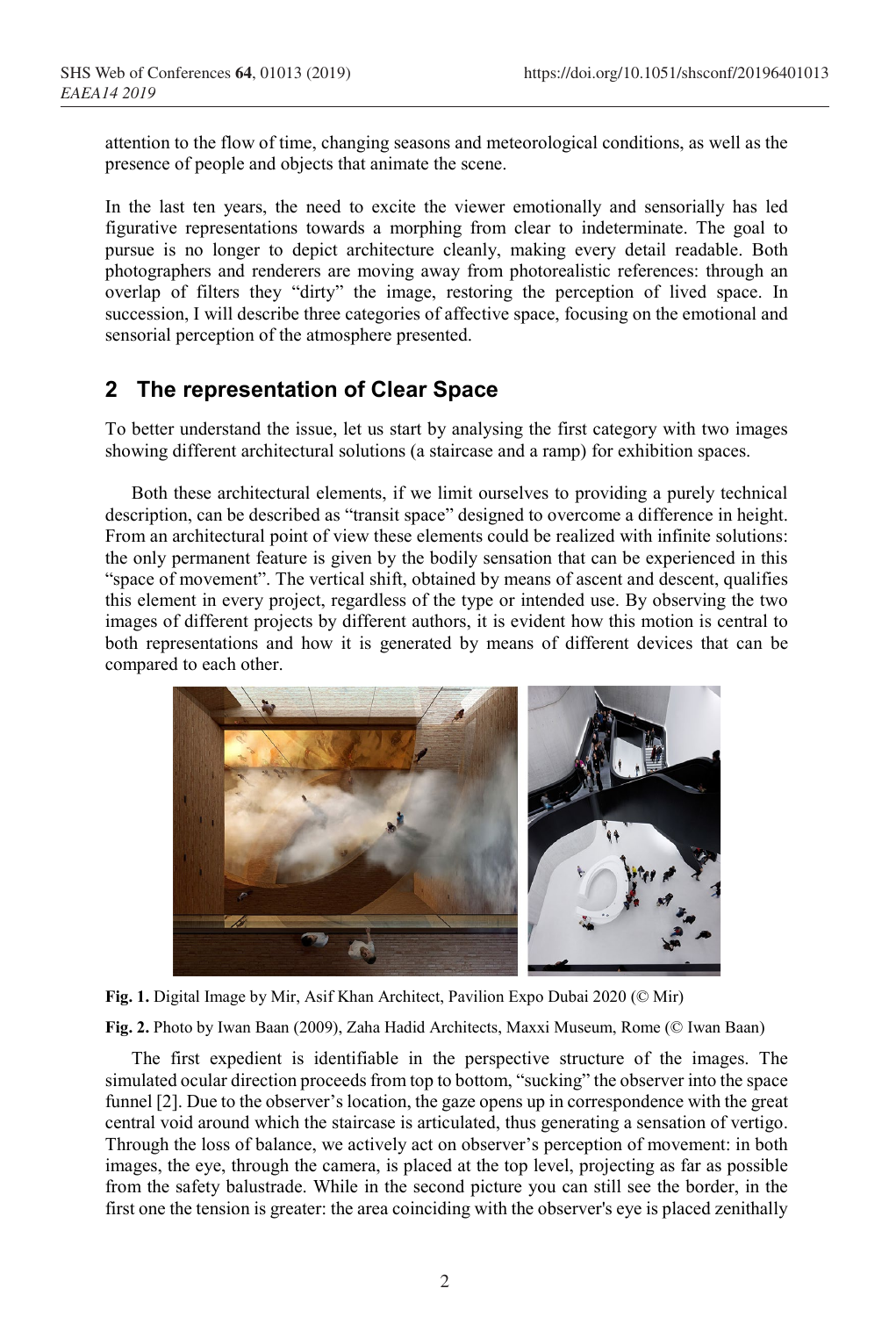outside the parapet. By assuming an unrealistic position, the sensation of vertigo is increased by simulating a suspension on an inaccessible level. The effect generated by this type of perspective structure can be compared to the illusion produced by the perspective "from below up", widely used during the eighteenth century for ceilings and vaults frescoes. In the frescoes, a whirling combination of architectural elements and moving figures leads the observer's eye towards the centre in the space where the sky opens. Usually, this technique uses fake architectural structures that disappear in a naturalistic background (often a sky) so as to give the illusion – by means of the depth of the perspective system – of a dematerialized covering.



**Fig. 3.** Andrea Pozzo, Gloria di Sant'Ignazio fresco, Rome, (1691-1694) and characters details

Furthermore, the effect obtained by this perspective implant is amplified by the sensations generated in the observer by means of the embodied simulation mechanisms. Vittorio Gallese's and David Freedberg's studies demonstrated that these mechanisms are activated in spectators even by the vision of static images: "when the actions, emotions and sensations perceived are depicted". [3]

The representations of sensorimotor activity and emotions have therefore great importance to describe an *ambiance*. In the first image of the ramp (Fig. 1), the feeling of vertigo is generated by the characters leaning forward and looking down, capturing the depth of the space in height, while the character in the foreground is looking up towards an indefinite point, extending the depth of the space towards the sky. Through this performance of corporeal imbalance, the observer is pushed to sensorially grasp the depth of the space. Furthermore, there is a direct ocular contact between the eye of the first man at the top and the eye of the observer over the screen, just like the figures depicted in the Baroque vaults. Differently, in the second image examined (Fig. 2), the motion is generated by people continuously walking through the stairs space.

The images show numerous affinities producing a precise narration of space. In both of these (un-built and built architecture), the need of generating the bodily and sensorial experience of lived space is central. However, again observing the first one image, it is possible to grasp another important detail: the perception of vertical movement is accentuated by the introduction of an artificial "fog" that crosses the great void of the ramp, invading its entire height and overcoming the top edge of the photo. Expanding and contracting in an uncontrolled manner the fog generates a "widespread" movement that "touches" characters and architecture at the same time, dirtying the image. With the introduction of this particular the representation begins to break away from the photo-realistic contacts. The first image is a rendering elaborated by the Norwegian studio MIR for Asif Khan, taking part in 2020 Expo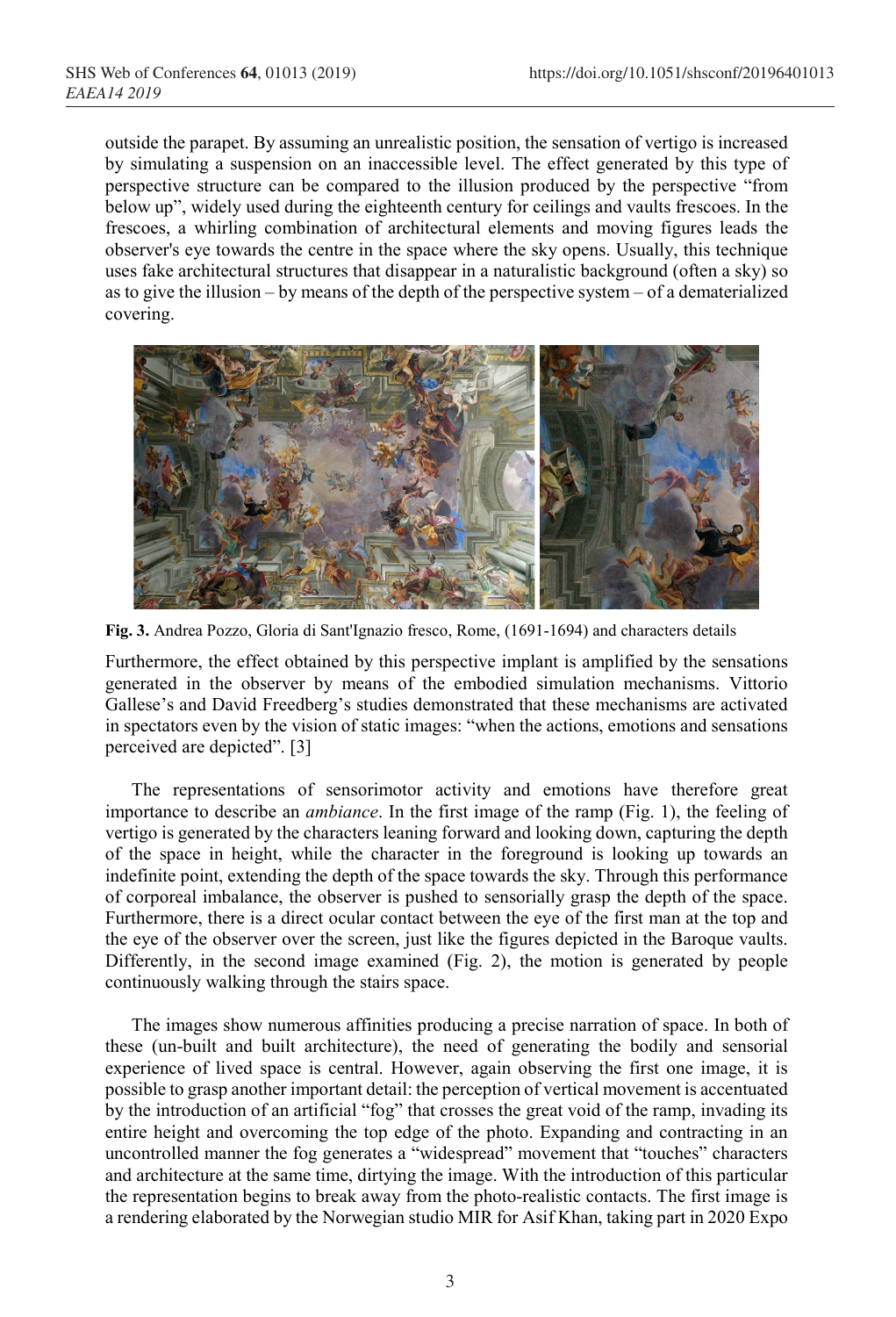Competition in Dubai. The second image shows the interior stair of the Maxxi Museum in Rome designed by Zaha Hadid Architects, photographed by Iwan Baan in 2009.

# **3 The representation of Ambiguous Space**

The second category concerns the representation of ambiguous space. Starting from this category, the analogies between built and un-built architecture become more blurred. This splitting is more evident for the outdoor stage, where the description of meteorological phenomena becomes artificial to increase the observer's involvement. The manipulations of colour and light effects are in line with the current trends of urban design projects. The urban planner and sociologist Jean-Paul Thibaud highlights how nowadays the aim of designers is no longer limited to the formal definition of the spatial elements, but rather extends to install an "atmospheric" space capable of transforming the perception of architecture by acting on its inhabitants [4]. The goal is to offer a sensory and emotional experience. This need has led representation techniques to acquire strong effects of light and colour, to simulate extreme weather conditions, stimulating the observer's emotional response. In digital representations, by exploiting the software's potential, the natural atmospheric conditions are altered to evoke extreme and extended meteorological phenomena, while they generally continue to be sought in photography. Most photographers work using ideal lighting conditions – clear and sunny skies – that highlight architectural features.

The outdoor images of Hamburg's *Elbphilharmonie* by architects Herzog & de Meuron are particularly appropriate to illustrate this aspect. The two photos below depict the main front of the building taken from a dock port. The building project is part of a large-scale urban redevelopment operation (HafenCity), launched to develop the waterfront of Hamburg. The new *Elbphilharmonie* is grafted onto a pre-existence – the deposit of Werner Kallmorgen – and occupies a privileged position: it stands on the terminal end of the tongue of land between the Sandtorhafen and the Grasbrookhafen. This location coincides with HafenCity's sea entrance and, therefore, the Philharmonic becomes the landmark of the new district.



**Fig. 4.** Photo by Thies Rätzke (2017), Herzog & de Meuron Architects, *Elbphilharmonie* of Hamburg, Elbphilharmonie ©Thies Rätzke

**Fig. 5** Rendering by Bloomimages (2007), Herzog & de Meuron Architects, *Elbphilharmonie* of Hamburg, ©Bloomimages

Reading from left to right, the first image (Fig. 4) is a shot taken by Thies Rätzke in 2017, while Fig. 5 is rendering made by Bloomimages ten years earlier. Starting from the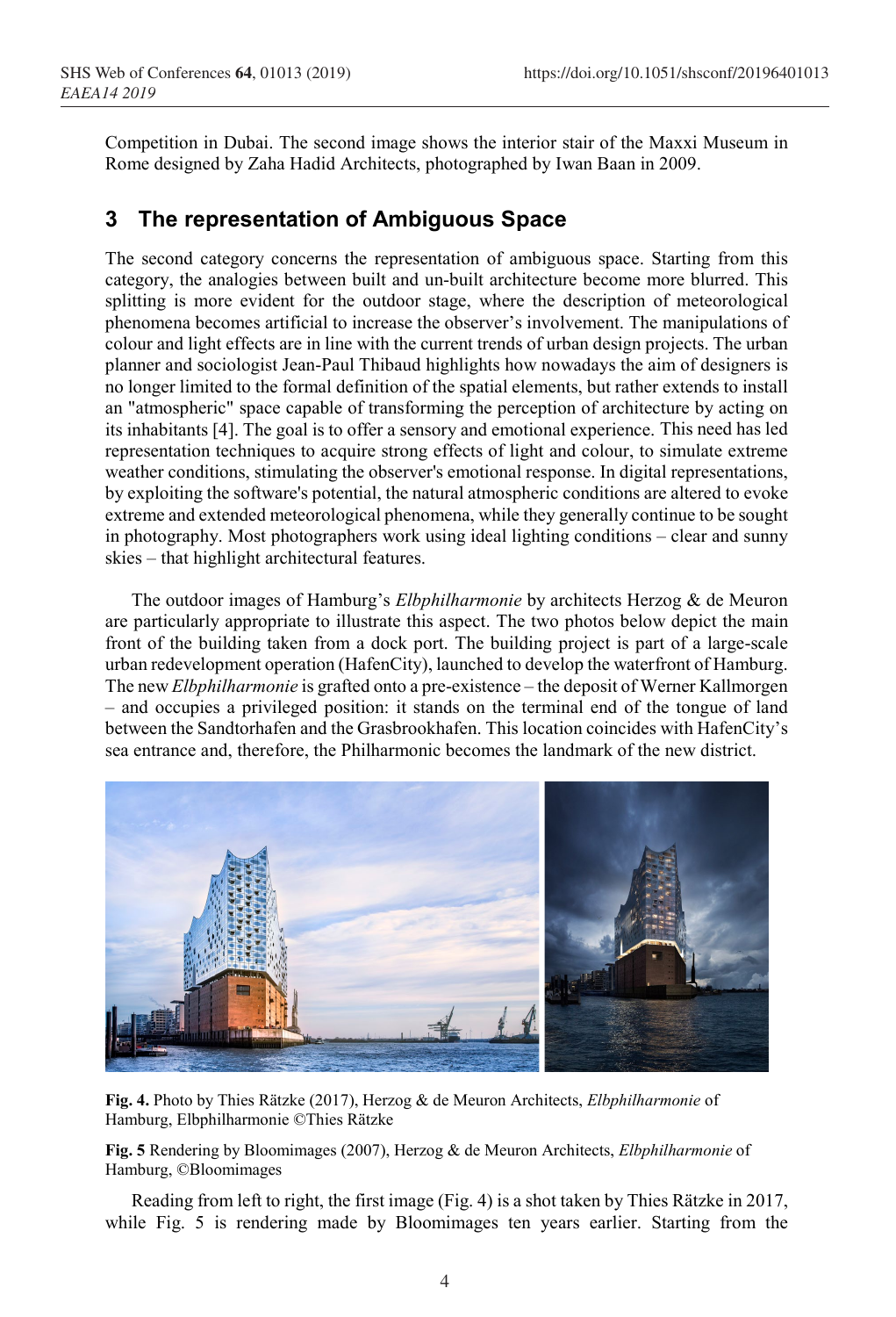description of the image's structure it is possible to note many affinities: both the photographer and Bloomimages adopt the same position, simulating a shot from the dock to the side of the Philharmonic. In the first image – Rätzke's photo – the building envelope reflects "normal" lighting conditions, while in the digital image the background undergoes increasing changes. In the digital representation (Fig. 5), the sky becomes cloudier assuming dark blue colours. In that night setting, a sky full of clouds is reflected on the building and the sea. The gloaming cloudy sky generates a feeling of excitement on the viewer, and increases the tension induced by the formal solution of the building. The taut curves of the envelope's upper part are enhanced by the colour contrast; the Philharmonic is framed by a white glow. By this artifice, there is a simulation of movement that interacts with the observer's corporal perception. In an article on colour perception, neuroscientist Vittorio Gallese states that when there is "a sudden chromatic jump [it] stimulates a sensation of movement and physical change of position. [...] It is, in fact, known that one of the visual features of low level that influence the perception of movement is colour" [5]. Moreover, the apparent movement induced by the colour's nuances accentuates the emotional character of the image. German psychologist Rudolf Arnheim, has already identified this perceptual mechanism in the late 1960s. In *Art and Illusion,* he writes that "all colour gradients have the power to create depth, but among them the gradients of brightness are the most efficient" [6]. This explains again how the perception of movement is activated in the observer. Regarding this expedient, Arnheim reminds us that this kind of illusion has been widely used by the artists of the Nineteenth century. Romantic painters "represented the sum of local brightness, local colour, and the brightness and colour of the illumination through a single shade of pigment. […] This pictorial procedure also defined the individual as being partly the creature of its environment, subject to influences that cannot simply be shed like veils" [7].



**Fig. 6.** Caspar David Friedrich, Wanderer above the Sea of Fog (1818), Kunsthalle Hamburg

Today these concepts are more current than ever. Since as Jean Paul Thibaud argues, the landscape representation is no longer limited to a "natural" analysis of the context but focuses on an artistic representation. Likewise, Thibaud quotes Romantic painters, in this case to underline the feeling involved in this artistic production: "is the idea of *Stimmung* that neatly expresses the intrinsic relationship between the perceptible unity introduced by the landscape and its constitutive feeling" [8].

## **4 The representation of Indeterminate Space**

In the final category, the artificial manipulation on the environment is dominant. The alterations on colour and light describing the *ambiance* are not limited to the background;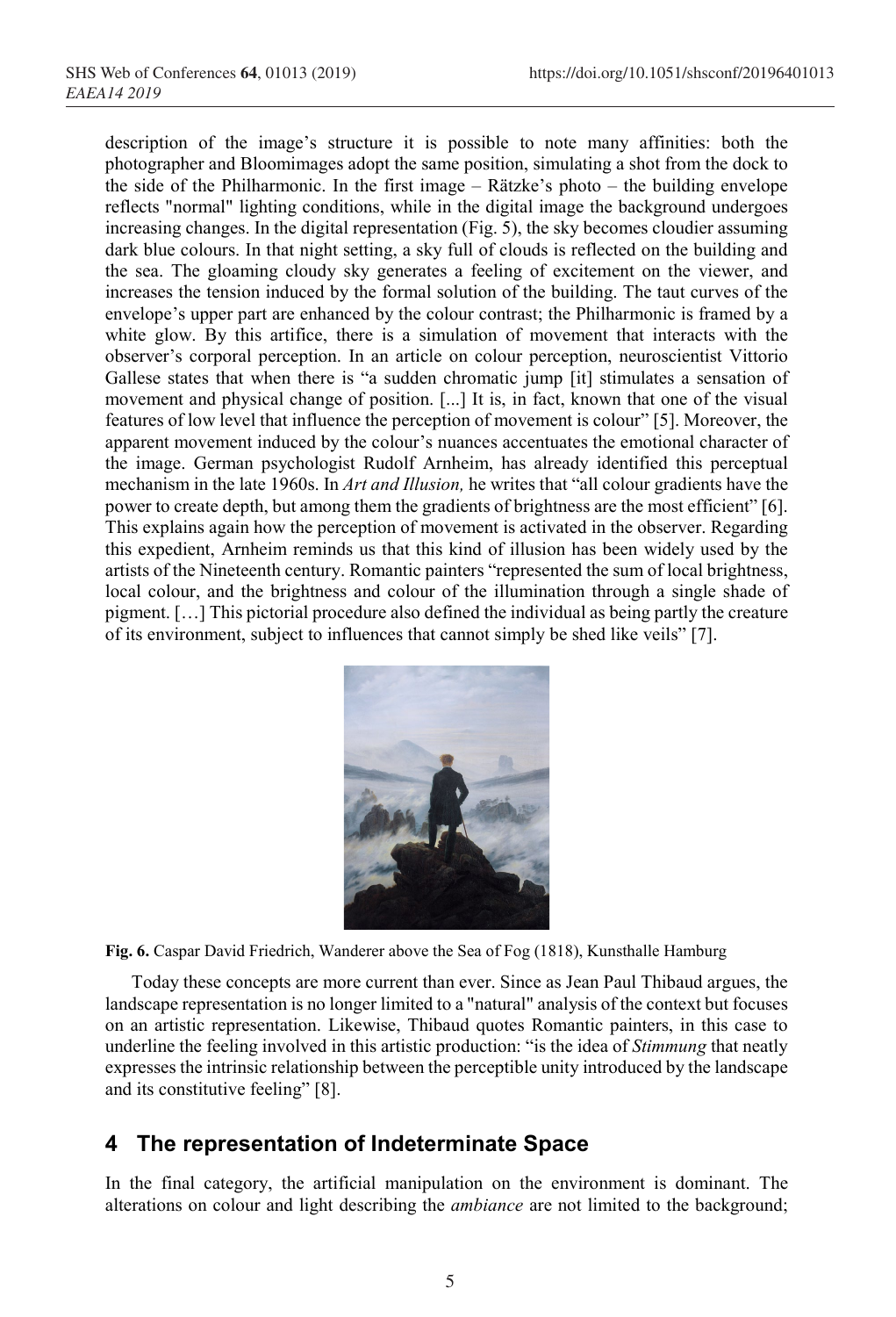instead they invade the entire space of the image, overlapping the architecture. In this way, interpreting Thibaud's thinking, making all the components present in the space work together and "integrating them by giving the same tonality to all that appears" [9], the true essence of *ambiance* becomes visual reality. "As we may learn from the art world, working on sensory matter consists in giving the world a singular face, a certain overall physiognomy, a particular colour scheme." [10]

In the digital image analysed below, the need to homogeneously characterize the ambiance translates into a visual effect of rarefaction with a predominant tone of colour. For the observer, due to this effect it is difficult to recognize every single element and its spatial arrangement. As in William Turner's work *Norham Castle* (Fig. 7), where the blinding pure colours express the light while the historic building and landscape merge together; in the digital representations, the background, the work, and its inhabitants are all given the same shade and therefore affective tone. Using a definition formulated by the historian Robert J. Pepperell: "visual indeterminacy can be defined, as the perceptual experience occurring in response to an image that suggests the presence of objects but denies easy or immediate recognition" [11].



**Fig. 7** J. M. William Turner, Norham Castle Sunrise (1845), Northumberland

**Fig. 8** Moreau Kusunoki Architects, Digital image (2014), Guggenheim Helsinki Museum, © Moreau Kusunoki Architects

According to Pepperell, the indeterminate category can be effectively described by means of a single digital image: an external view of the winning project for the Guggenheim Helsinki Design Competition in 2014, by Moreau Kusunoki Architects (Fig. 8).

Beginning with the analysis, let us imagine asking an observer to describe what they see without giving them any information about that representation. The observer in question would certainly feel lost, experiencing difficulties in recognizing both the elements of the composition and their position. The landscape appears, indeed, entirely wrapped in a dense grey-blue fog; the presence of some light points guides the eye in the distance, allowing the part of inhabited space to be sensed. The cold colours together with the widespread fog could suggest a Nordic landscape. The elements of the context – the surrounding buildings, the sky and the sea – are hinted, but not clearly distinguishable from each other. Some elements allow the observer to recognize the presence of a large building: it is possible to perceive the height differences of the volume and the curves on the roof, but it is equally difficult to add anything else.

In this image, the only readable element is a variation of chromatic tonality that extends spatially in every direction: it describes an affective tone. To explain this effect, we can use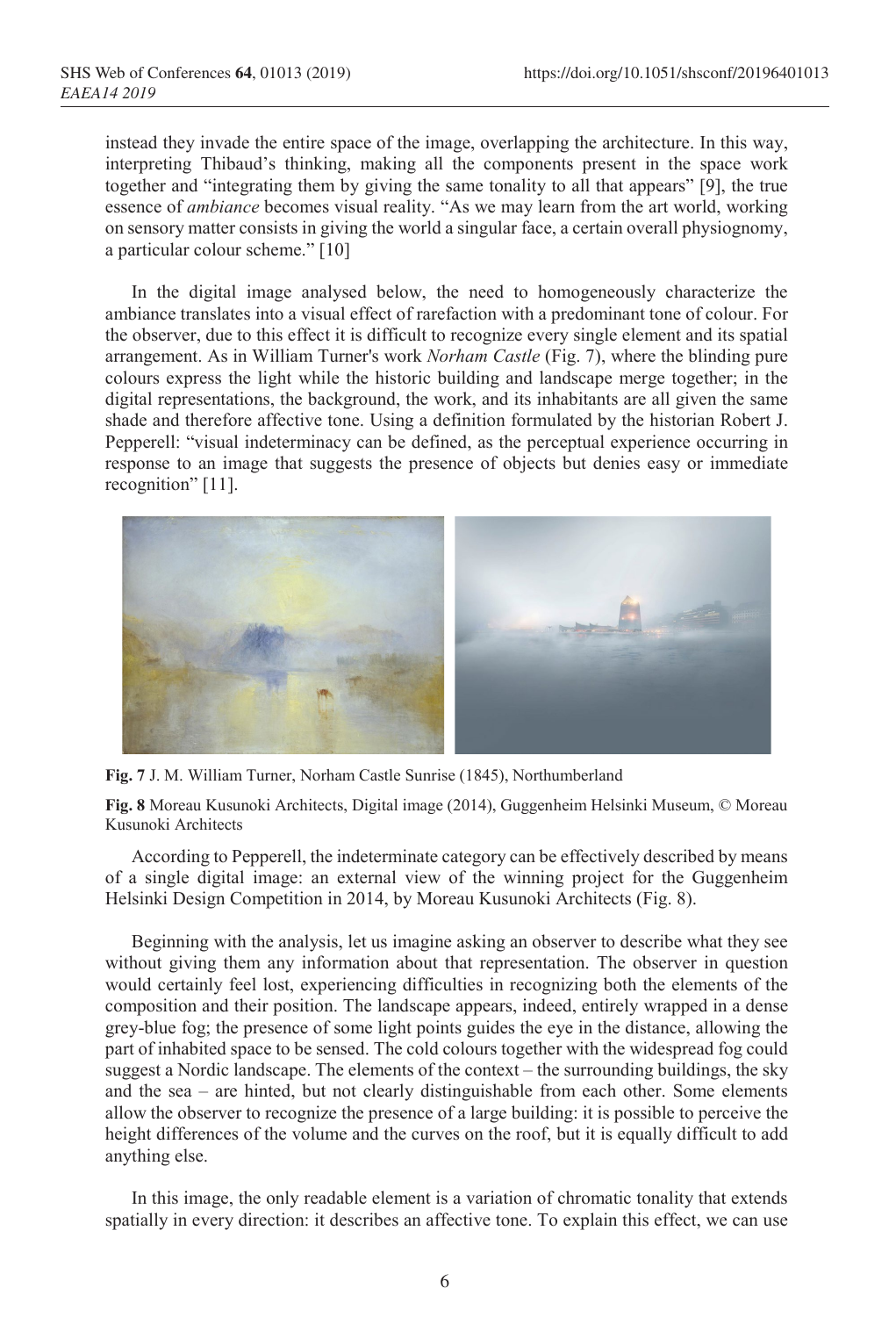the definition of *actual fact*, formulated by Josef Albers at the end of the 1960s [12]. Gernot Böhme – who reminds us that the goal in Albers' colour research was not to represent anything, but to put on stage a chromatic fact – took up this concept. Albers, following the experiments conducted in *Homage in the square*, distinguished the *factual fact*, that is the colour physically spread on the canvas, from the *actual fact* that is the perceived colour, the thing in act: "which cannot be located on the canvas or on the single places, being rather in a certain sense an excitation of the perceptual space in which the observer comes in when dealing with the painting" [13].

The tone of this image generates various perceptual aspects. Firstly, the grey-blue fog is able to generate a bodily sensation, by means of synesthesia it is possible to perceive cold and humidity on the skin. Secondly, the warm lights and bright colours catch the attention of the observer, generating a corporeal sensation related to heat. Furthermore, the image as a whole generates movement. The represented environment thus acquires a strong dynamism because the observer, unable to recognise the elements, is forced to explore it visually. In this image, it is indeed difficult to clearly understand the museum's spatial position: the ground is not perceptible, just as it is not possible to understand the connection with the sea since the pier is immersed in the fog. The museum is depicted from a considerable distance, and due to the positioning of the camera the observer is placed at the centre of an indeterminate space. In this way, a growing desire to reach the only inhabited place – identifiable in the image thanks to the light – is produced. The observer is doubly stimulated: the subject's imagination makes an effort to analyse space – performing an analytic function on the recognition of the elements present – and at the same time bodily sensations are produced.

## **Conclusions**

The goal of these images is to excite the observer's sensorial experience: the representation of fogs and particular weather conditions stimulates hearing, smell and touch as well as the representation of air movement stimulates the tactile sense of humidity and temperature. These *ambiance* qualities are generated in observatories not only with the insertion of people and objects, but primarily with slight shades of colour blurring the image. In this sense, it is possible to argue that the representation of lived space is undergoing a *morphing* from clear to indeterminate.

To underline the atmosphere of the lived space, these images propose to simulate not only architectural shapes, but rather the contingency of its appearance. The aesthetic features are not limited to the anticipation of the perception of a solid body in space; but instead to the stimulation of an emotional response. Consequently, the narration of *ambiance* is the true representation's subject. Architecture is a vital part in this context; it is a living character that vibrates together with its inhabitants, the changing of the seasons and the passing of the day. Welcoming the contingency of life means to strip the architecture of its idealism, to bring denser aspects potentially more imprecise and therefore truer. It means making architecture more hypothetical, pictorial, imaginative and paradoxically more real, enabling it to evoke the affective and sensory experience that characterizes every day urban life.

## **References**

1. G. Böhme, *Atmospheric architectures: the aesthetics of felt spaces*, Bloomsbury Publishing (2017)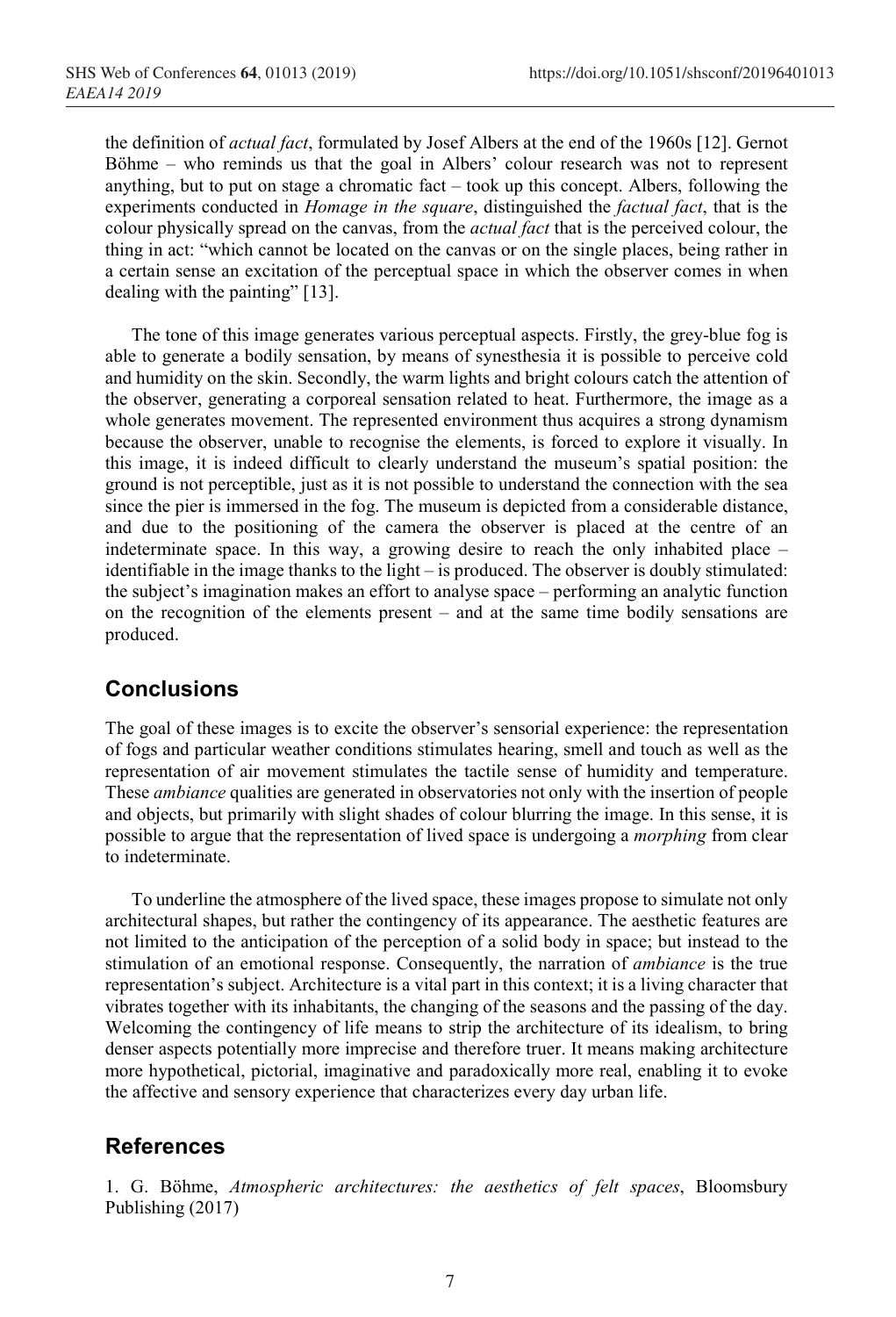2, 6. R. Arnheim, *Art and visual perception*, Univ. of California Press (1974)

3. V. Gallese, *Arte, corpo, cervello: per un'estetica sperimentale*, Micromega, **2**, 49-67 (2014)

4, 8-10. J. P. Thibaud, *The backstage of urban ambiances: when atmospheres pervade everyday experience*, Emotion, space and society, **15**, 39-46 (2015)

5. V. Gallese, M. Ardizzi, *Il senso del colore. Tra mondo, corpo e cervello*, Colori: l'emozione dei colori nell'arte, Milano: Silvana Editoriale, 23-35 (2017)

11. R. Pepperell, *Connecting art and the brain: an artist's perspective on visual indeterminacy*, Frontiers in human neuroscience, **5**, 84 (2011)

12. J. Albers, *Interaction of color*, Yale University Press (2006)

13. G. Böhme, *Atmosfere estasi e messe in scena: l'estetica come teoria generale della percezione*, Milano: Marinotti (2010)

#### **Bibliography**

R. Arnheim, *Art and visual perception*. Univ. of California Press (1974)

J. Albers, *Interaction of color*. Yale University Press (1971)

G. Böhme, *The aesthetics of atmospheres* (J.-P. Thibaud, Ed.) (1 ed.). London; New York: Routledge (2016)

G. Böhme, *Atmosphere as the fundamental concept of a new aesthetics*. Thesis eleven, 36(1), 113-126 (1993)

A. Damasio, *Descartes' error: emotion, reason, and the human brain*. New York: G. P. Putnam (1994)

D. Freedberg, V. Gallese, *Motion, emotion and empathy in aesthetic experience*. Trends in cognitive sciences, **11**, 5, 197-203 (2017)

D. Freedberg, *The power of images: Studies in the history and theory of response*, Chicago: University of Chicago Press (1989)

V. Gallese, V. (2014). *Arte, corpo, cervello: per un'estetica sperimentale*. Micromega, **2**, 49- 67 (2014)

V. Gallese, *Bodily selves in relation: embodied simulation as second-person perspective on intersubjectivity*. Phil. Trans. R. Soc. B, 369(1644), 20130177 (2014)

T. Griffero, *Atmospheres: aesthetics of emotional spaces*. Routledge (2016)

D. Leatherbarrow, *Atmospheric condition*. Phenomenologies of the city: studies in the history and philosophy of architecture, M. Sternberg & H. Steiner Eds., 85-99 (2015)

J. P. Thibaud, *The backstage of urban ambiances: When atmospheres pervade everyday experience*. Emotion, space and society, **15**, 39-46 (2015)

J. P. Thibaud, *The sensory fabric of urban ambiances*. The senses and society, **6**, 2, 203-215 (2011).

D. Vesely, *Architecture in the age of divided representation: the question of creativity in the shadow of production*, MIT press (2004).

S, Vizzardelli, *Verso una nuova estetica: categorie in movimento*, Milano: Mondadori (2010) S. Zeki, J. Nash, *Inner vision: an exploration of art and the brain*, **415**, Oxford: Oxford University Press (1999)

## **Acknowledgments**

I would like to thank the following for their kind permission to reproduce their images: Mir for the rendering of the Pavilion Expo in Dubai (Asif Khan Architect), Iwan Baan for the interior's photograph of Maxxi Museum, Herzog & De Meuron for the images of